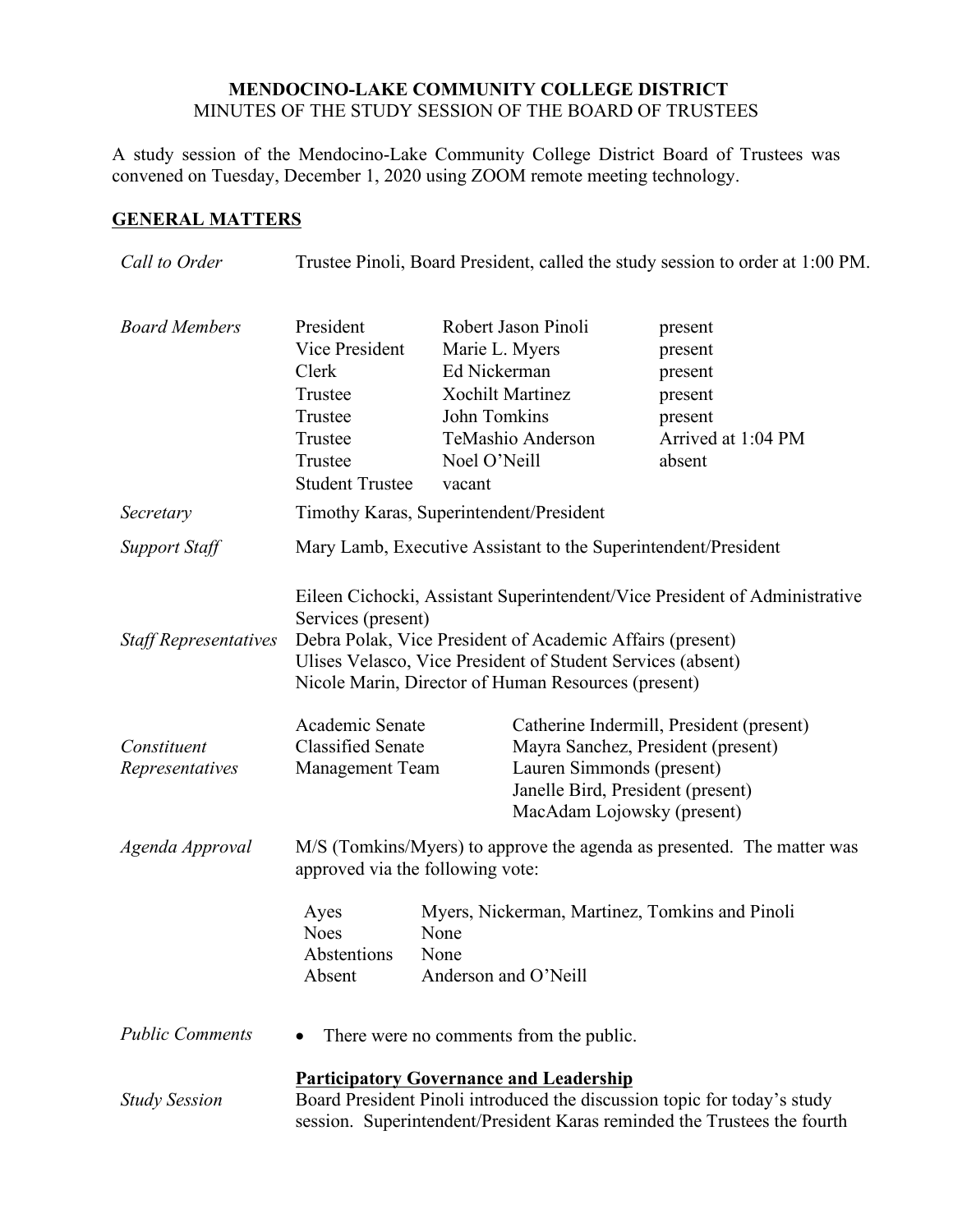pillar of the college governance is student representation which is not present at today's session.

Superintendent/President Karas made a brief presentation on Participatory Governance and Leadership which was created by the Community College League of California and the Statewide Academic Senate.

The four pillars of participatory governance are represented by the following groups at Mendocino College: the Academic Senate, the Classified Senate, the Management Team and the Associated Students of Mendocino College.

Assembly Bill (AB) 1725 came into effect in 1988 which established the right for faculty, staff and students to participate in district and college governance. It also established the right of Academic Senates to make primary recommendations in the area of curriculum and academic standards. There are 11 specific areas for this primary oversight (also referred to as  $10+1$ ).

Staff and student participation is reflected in their representation and participation on the various campus committees.

Management is not mentioned in AB 1725 as reflected on the one-page chart at the end of Superintendent/President Karas' presented.

Academic Senate President Indermill addressed the board and thanked them for the opportunity to address the board in this environment. She stated by including the Academic Senate on committees, it brings the voice of instructors and students to the table. Currently, all committees have faculty representatives on them. This is unprecedented in the history of the college as we have never had all of the committee positions filled. The Academic Senate takes this work very seriously by trying to actively participate in all areas of the college where their guidance and recommendations are sought.

The Academic Senate is comprised of 10 members which include 2 part-time faculty representatives which are full participating and voting members. This is not always the case at other institutions. Faculty representation comes from various disciplines across the institution and not just from one area of study.

There are campuses in the state where the bargaining units do not work well with the Academic Senate which is not the case at Mendocino College. The two entities have very different roles and try very hard to stay within their specific areas of collaboration. While this is the case, both entities do collaborate with each other as necessary.

Questions from the Trustees were then addressed by Academic Senate President Indermill.

Classified Senate President Mayra Sanchez introduced Vice President Lauren Simmonds to the board who was also in attendance. Currently the slate of officers also includes a Secretary and Treasurer as well as three senators. The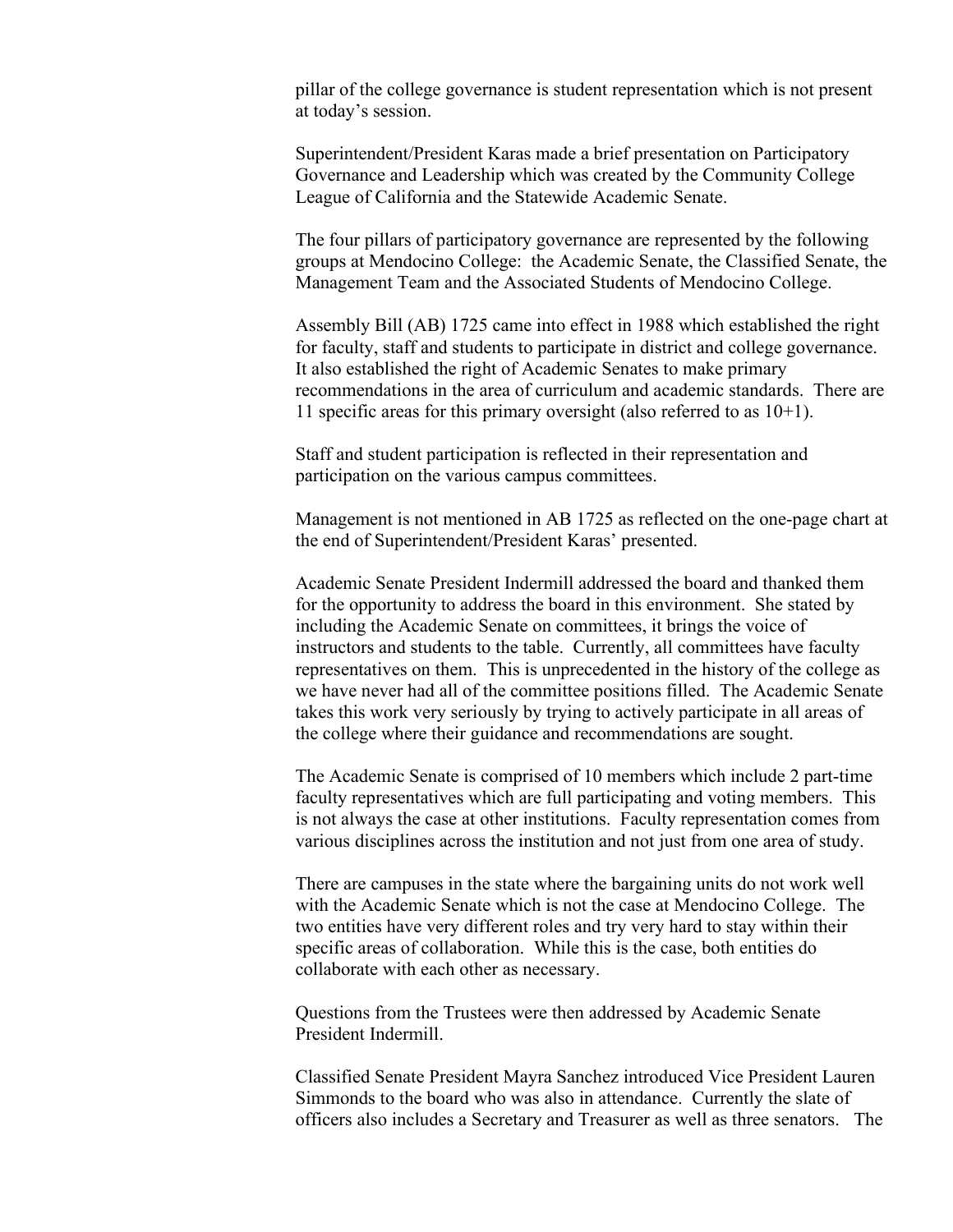group meets monthly to address any concerns or issues. The group also conduct fund raisers to raise money for student scholarships.

The Classified Senate has been participating in the Caring Campus Initiative which is something new to our campus this year. As a group, it was decided we will work on three traditional commitments which we are hoping to have up and running during the spring semester.

Many of the Classified Senate members are on the "front lines" and in many cases are the first contact for students so their welcoming and positive attitude goes a long way in establishing a good relationship with them. An additional piece of the Caring Campus Initiative is making sure all employees are wearing their name tag in order to be easily identified as someone who can help when needed. The group feels this is great way to make a positive impression on new or existing students. She added the Classified staff also works very well together to "make it happen".

In closing, Classified Senate President Sanchez added the Classified Senate are looking into holding a virtual open house to learn more about each of the various departments on campus and their individual duties.

Questions from the Trustees were then addressed by Classified Senate President Sanchez.

Management Team President Janelle Bird addressed the board and introduced Vice President Mac Lojowsky who was present as well. The Management Team meets monthly where they receive updates on campus wide and/or department or other initiatives. The group recently implemented a big picture item into their meetings where one of the managers will present pertinent information from their particular area.

The Management Team also award scholarships to students using monies raised through payroll deductions to the Management Team Scholarship Fund. The Management Team scholarships focus primarily on qualified students who have not received a scholarship from other college entities.

The Management Team President is a member of the President's Policy Advisory Committee (PPAC) and also is a member of the Planning and Budgeting Committee (PBC) as well. The President also solicits team members to participate as the Management Team representative on the various campus hiring committees.

President Bird addressed the questions and statements from the board members.

Superintendent/President Karas informed the board members that he meets monthly with the Academic Senate and the Classified Senate Presidents and Vice Presidents once a month where open dialogue and communication take place. This type of communication takes place in many areas on our campus which does not happen at all institutions in the system.